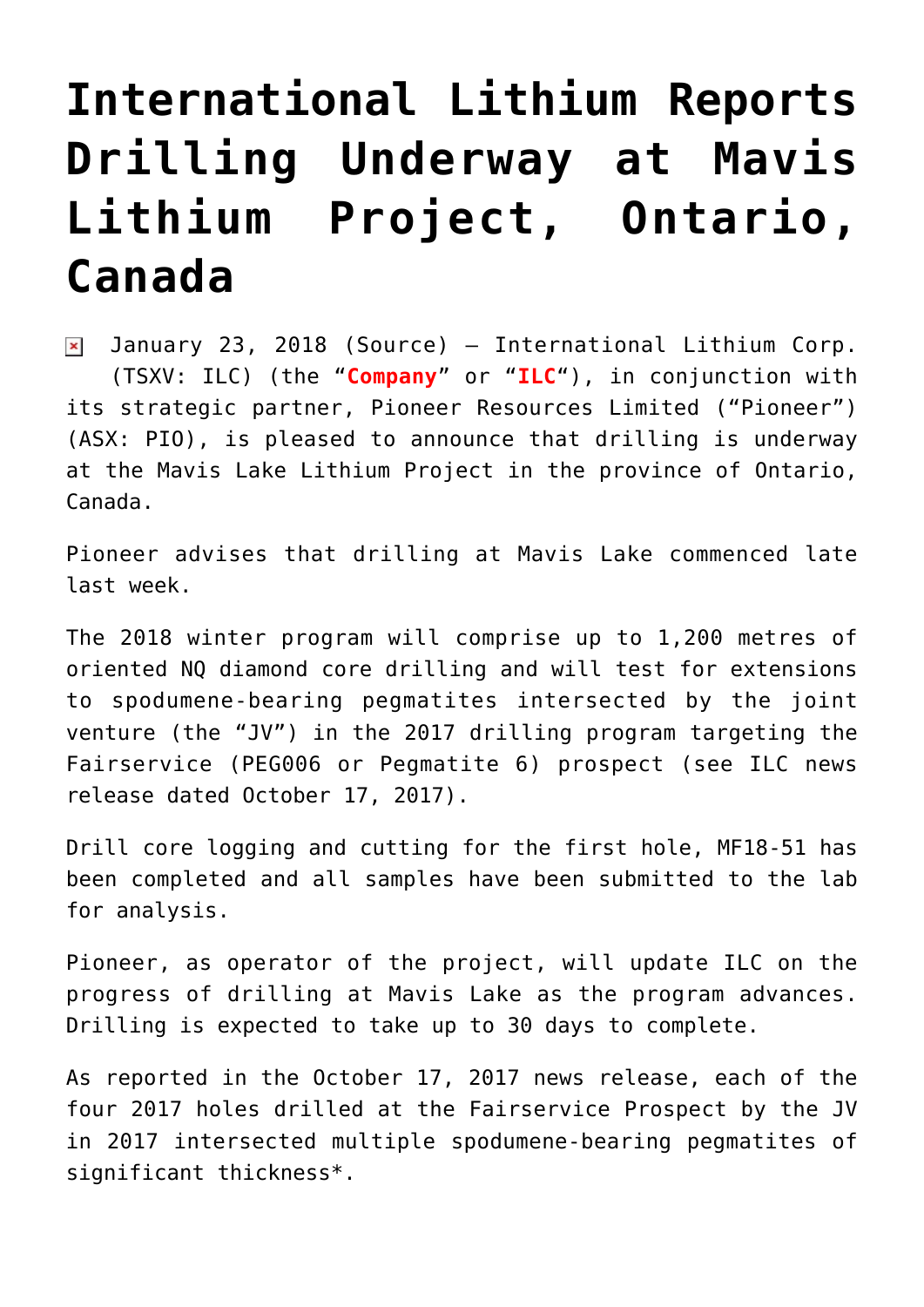#### **Key Intersections from the Pegmatite 6 Target Area\*:**

- $-MF17-39: 17.90$  metres\* at 1.47% lithium oxide ("Li<sub>2</sub>O") from 80.00 metres;
- MF17-40: 12.85 metres at 1.16% Li<sub>2</sub>O from 80.05 metres;
- MF17-49: 26.30 metres at 1.70% Li<sub>2</sub>O from 111.9 metres including  $7.70$  metres at  $2.97\%$  Li<sub>2</sub>O from 130.5 metres; and
- $\blacksquare$  MF17-50: 16.55 metres at 1.45% Li<sub>2</sub>O from 74.55 metres and  $23.10$  metres at  $1.40\%$  Li<sub>2</sub>O from  $122.00$  metres.

\* All widths reported are drill core widths and have not been converted into true width. True width is currently unknown. Appropriate rounding of  $Li<sub>2</sub>O$  values applied.

"We are very pleased to activate our further exploration program at Mavis Lake with Pioneer Resources, in Ontario, Canada," commented Kirill Klip, Executive Chairman of ILC. "The previous drill program has demonstrated our ability to successfully target lithium pegmatites, especially at the newly expanded Fairservice target area."

Afzaal Pirzada, P.Geo., a "Qualified Person" for the purposes of National Instrument 43-101 – *Standards of Disclosure for Mineral Projects*, has reviewed and approved the scientific and technical information contained in this news release.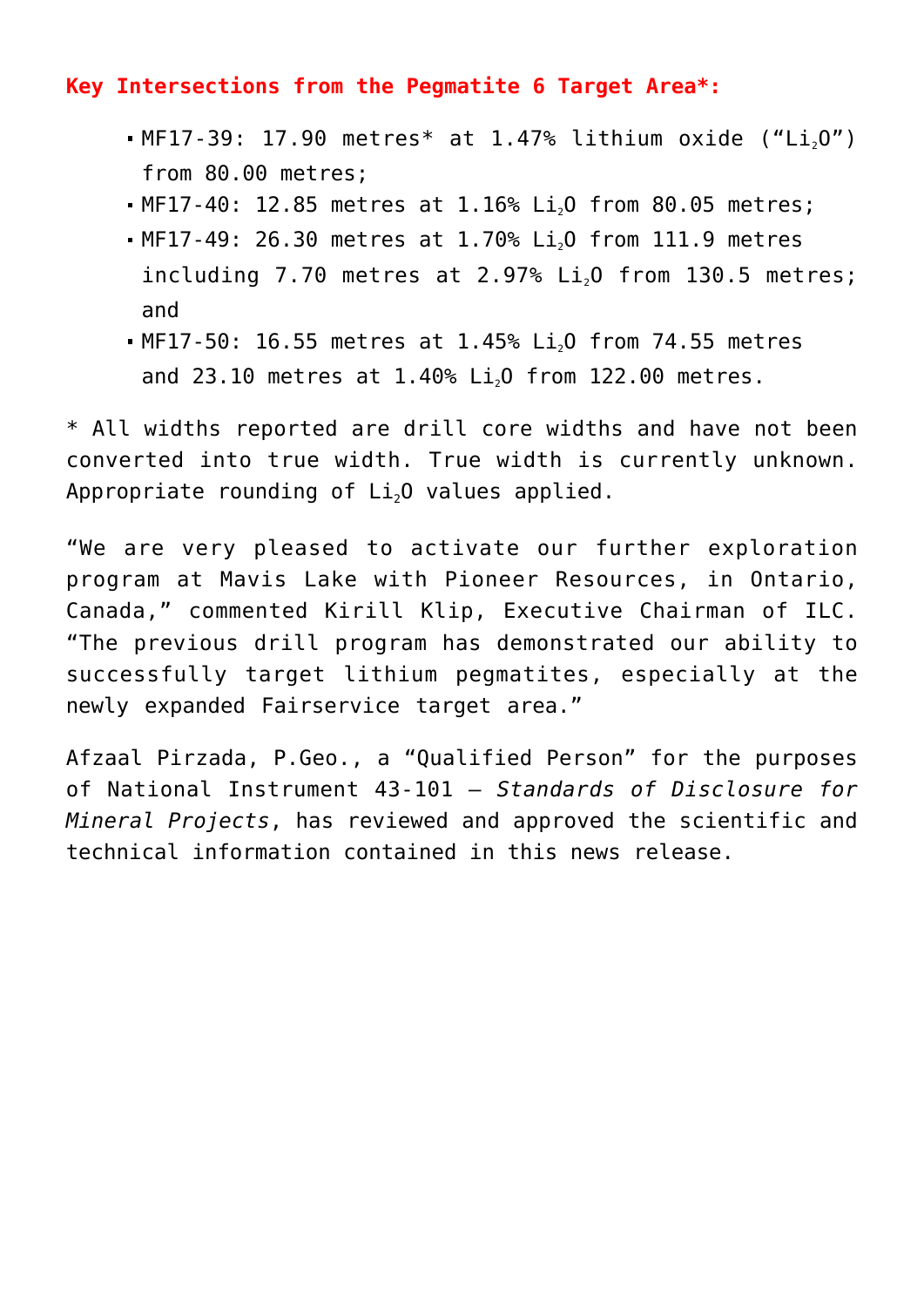

Figure 1: Location of the Pegmatite 6 target within the Mavis Lake project area.

### **About the Mavis Lake Lithium Project**

The Mavis Lake Project is situated 19 kilometres east of the town of Dryden, Ontario. The Project is ideally situated in close vicinity to the Trans-Canada highway and railway major transportation arteries linking larger cities such as Thunder Bay, Ontario, to the southeast and Winnipeg, Manitoba, to the west.

The current drill program is wholly funded by Pioneer as part of its earn-in on the Mavis Lake Project (see Company news release dated March 14, 2016).

The Mavis and Raleigh projects are under option to strategic partner Pioneer Resources Limited (ASX: PIO) pursuant to which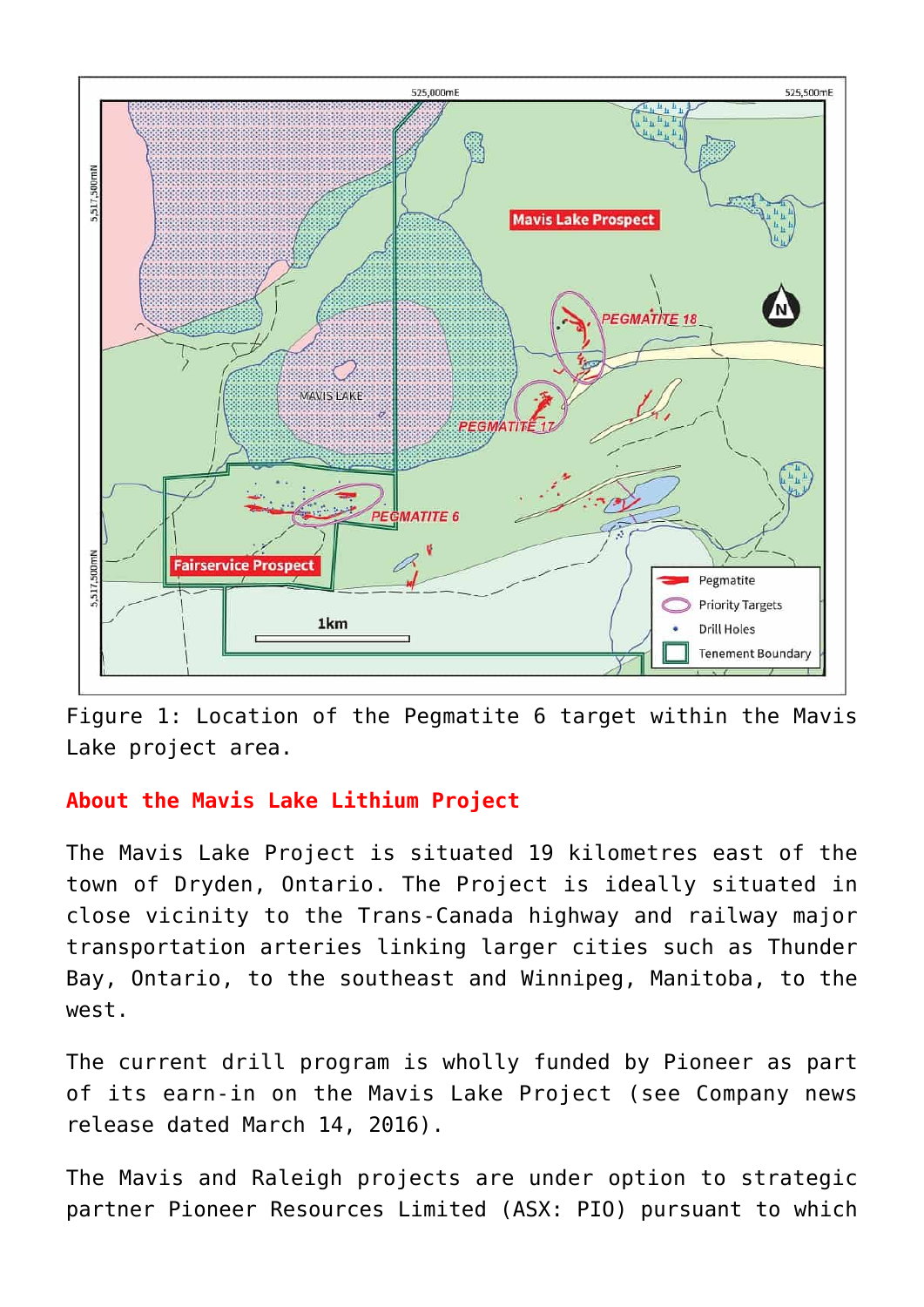Pioneer can acquire up to a 51% interest in the projects.

#### **About International Lithium Corp.**

International Lithium Corp. has a significant portfolio of projects, strong management, robust financial support, and a strategic partner and keystone investor, Jiangxi Ganfeng Lithium Co. Ltd., ("Ganfeng Lithium") a leading China-based lithium product manufacturer.

The Company's primary focus is the strategic stake in the Mariana lithium-potash brine project located within the renowned South American "Lithium Belt" that is the host to the vast majority of global lithium resources, reserves and production. The Mariana project strategically encompasses an entire mineral rich evaporite basin, totaling 160 square kilometres that ranks as one of the more prospective salars or 'salt lakes' in the region. Current ownership of the project is through a joint venture company, Litio Minera Argentina S. A., a private company registered in Argentina, ownership of which will be revised to 82.754% by Ganfeng Lithium and 17.246% by ILC in early 2018 in order to reflect each party's current JV interest. In addition, ILC has an option to acquire 10% in the Mariana project through a back-in right.

Complementing the Company's lithium brine project are three rare metals pegmatite properties in Canada known as the Mavis, Raleigh, and Forgan projects, and the Avalonia project in Ireland, which encompasses an extensive 50km-long pegmatite belt.

The ownership of the Avalonia project is currently 55% GFL and 45% ILC. GFL have an option to earn an additional 24% by either incurring CDN\$10 million expenditures on exploration activities or delivering a positive feasibility study on the project, at which time the ownership will be 79% GFL and 21% ILC.

The Mavis and Raleigh projects are under option to strategic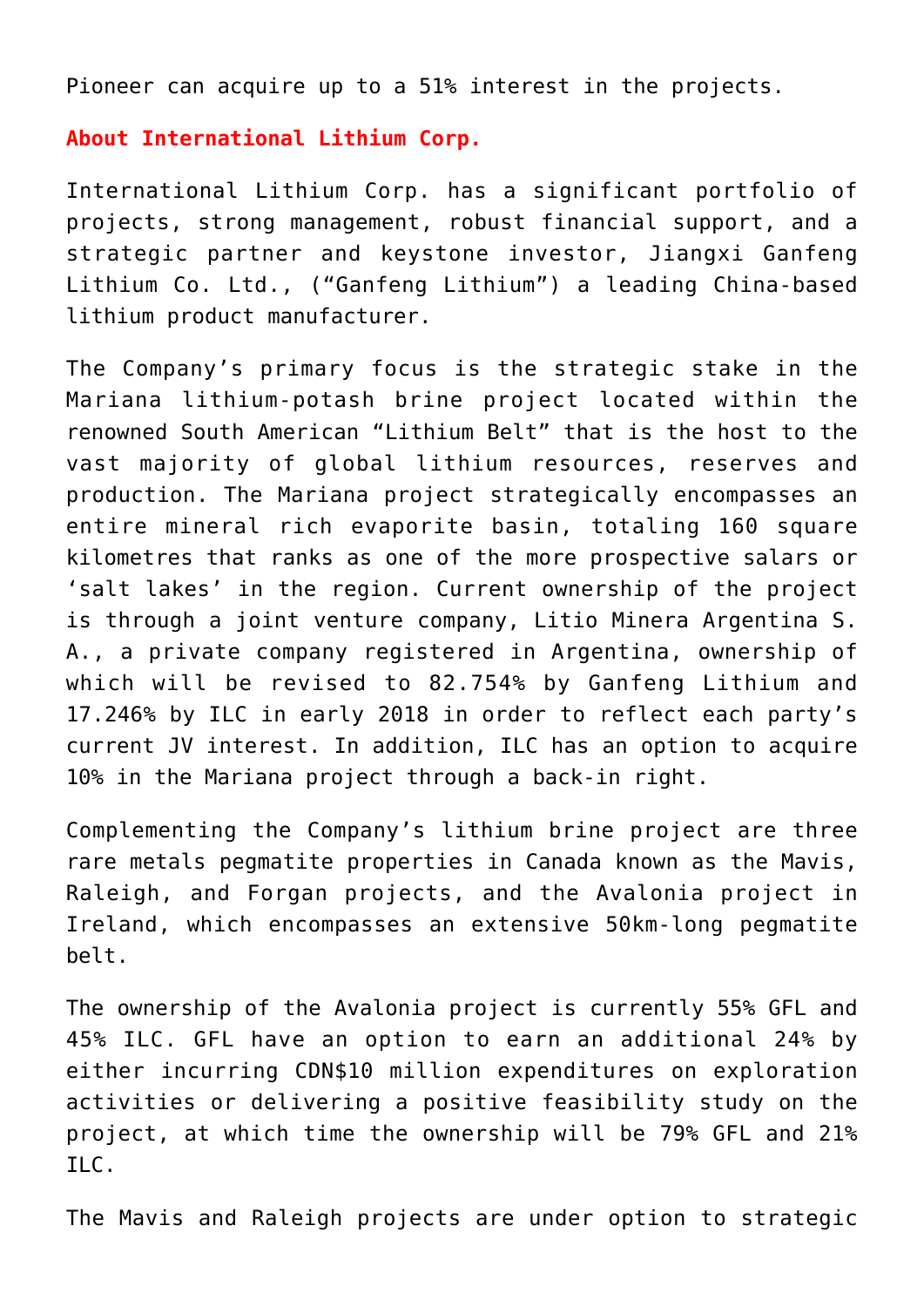partner Pioneer Resources Limited (ASX: PIO) pursuant to which Pioneer can acquire up to a 51% interest in the projects.

The Mavis, Raleigh and Forgan projects together form the basis of the Company's Upper Canada Lithium Pool designated to focus on acquiring numerous prospects with previously reported high concentrations of lithium in close proximity to existing infrastructure.

With the increasing demand for high tech rechargeable batteries used in vehicle propulsion technologies and portable electronics, lithium is paramount to tomorrow's "green-tech", sustainable economy. By positioning itself with solid strategic partners and acquiring high quality assets for the Energy rEVolution supply chain, ILC aims to be the partner of choice for investors in green-tech and to continue to build value for its shareholders.

#### **About Pioneer Resources Limited**

Pioneer is an active exploration company focused on key global demand-driven commodities. This includes a portfolio of strategically located lithium, caesium, nickel, cobalt and gold projects in mining regions in Western Australia, plus a portfolio of high quality lithium assets in Canada.

The Company is focused on delivering shareholder value through targeted exploration programs to enable the discovery and commercialisation of high value mineral resources whilst actively strengthening its project portfolio through acquiring, pegging and reviewing new opportunities.

**On behalf of the Board of Directors,**

**Kirill Klip Executive Chairman**

*Neither the TSX Venture Exchange nor its Regulation Services Provider (as that term is defined in the policies of the TSX*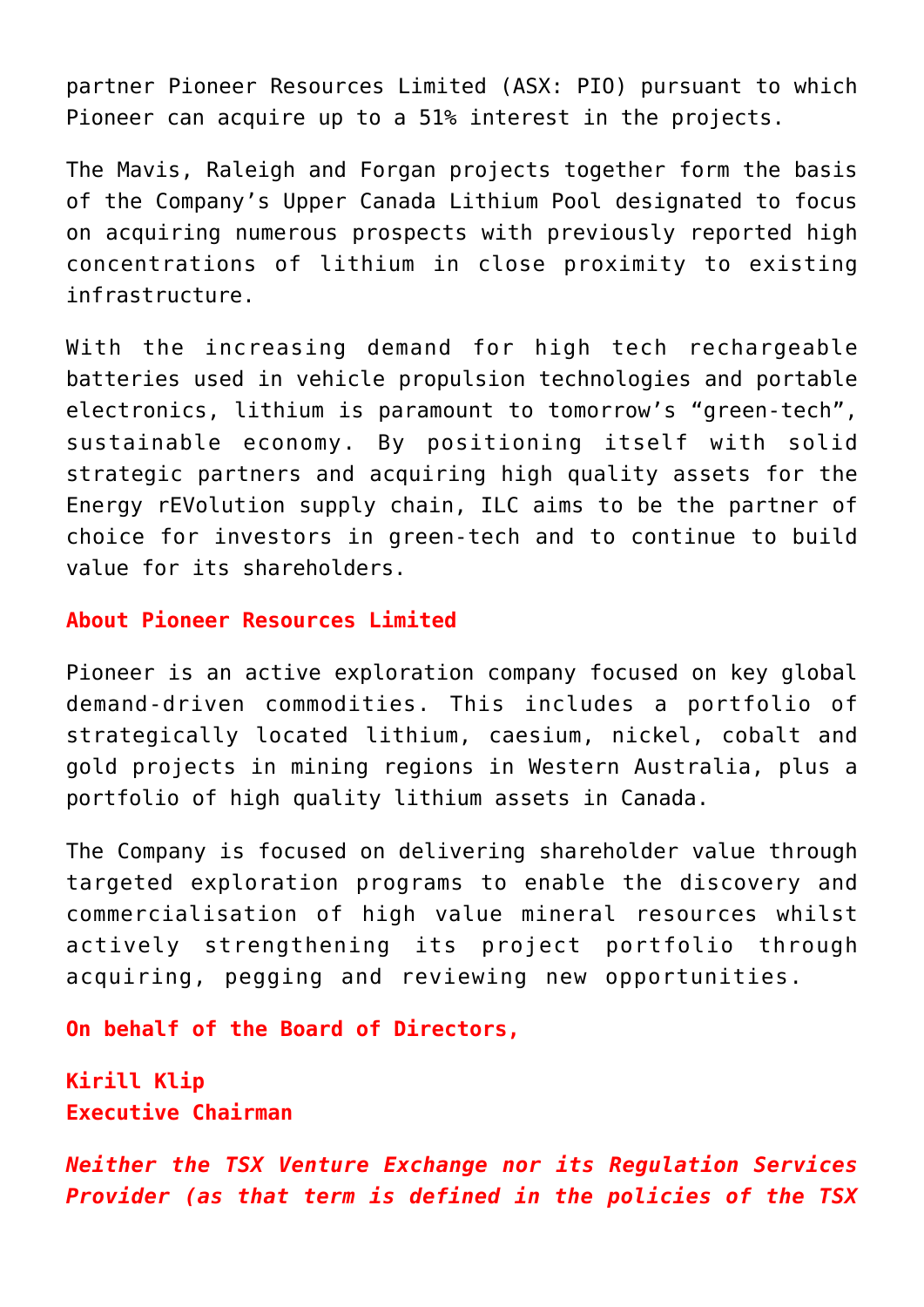## *Venture Exchange) accepts responsibility for the adequacy or accuracy of this release.*

#### *Cautionary Statement Regarding Forward-Looking Information*

*Except for statements of historical fact, this news release contains certain "forward-looking information" within the meaning of applicable securities law. Forward-looking information or forward-looking statements in this news release may include: the timing and anticipated results of drilling on the Mavis Lake Project, the expectation of feasibility studies, lithium recoveries, modeling of capital and operating costs, results of studies utilizing membrane technology at the Mariana Project, budgeted expenditures and planned exploration work on the Avalonia JV, and continued agreement between the Company and Jiangxi Ganfeng Lithium Co. Ltd. regarding the Company's percentage interest in the Mariana project. Such forward-looking information is based on a number of assumptions and subject to a variety of risks and uncertainties, including but not limited to those discussed in the sections entitled "Risks" and "Forward-Looking Statements" in the interim and annual Management's Discussion and Analysis which are available at [www.sedar.com](http://www.sedar.com/). While management believes that the assumptions made are reasonable, there can be no assurance that forward-looking statements will prove to be accurate. Should one or more of the risks, uncertainties or other factors materialize, or should underlying assumptions prove incorrect, actual results may vary materially from those described in forward-looking information. Forward-looking information herein, and all subsequent written and oral forward-looking information are based on expectations, estimates and opinions of management on the dates they are made that, while considered reasonable by the Company as of the time of such statements, are subject to significant business, economic and competitive uncertainties and contingencies. These estimates and assumptions may prove to be incorrect and are expressly qualified in their entirety by*